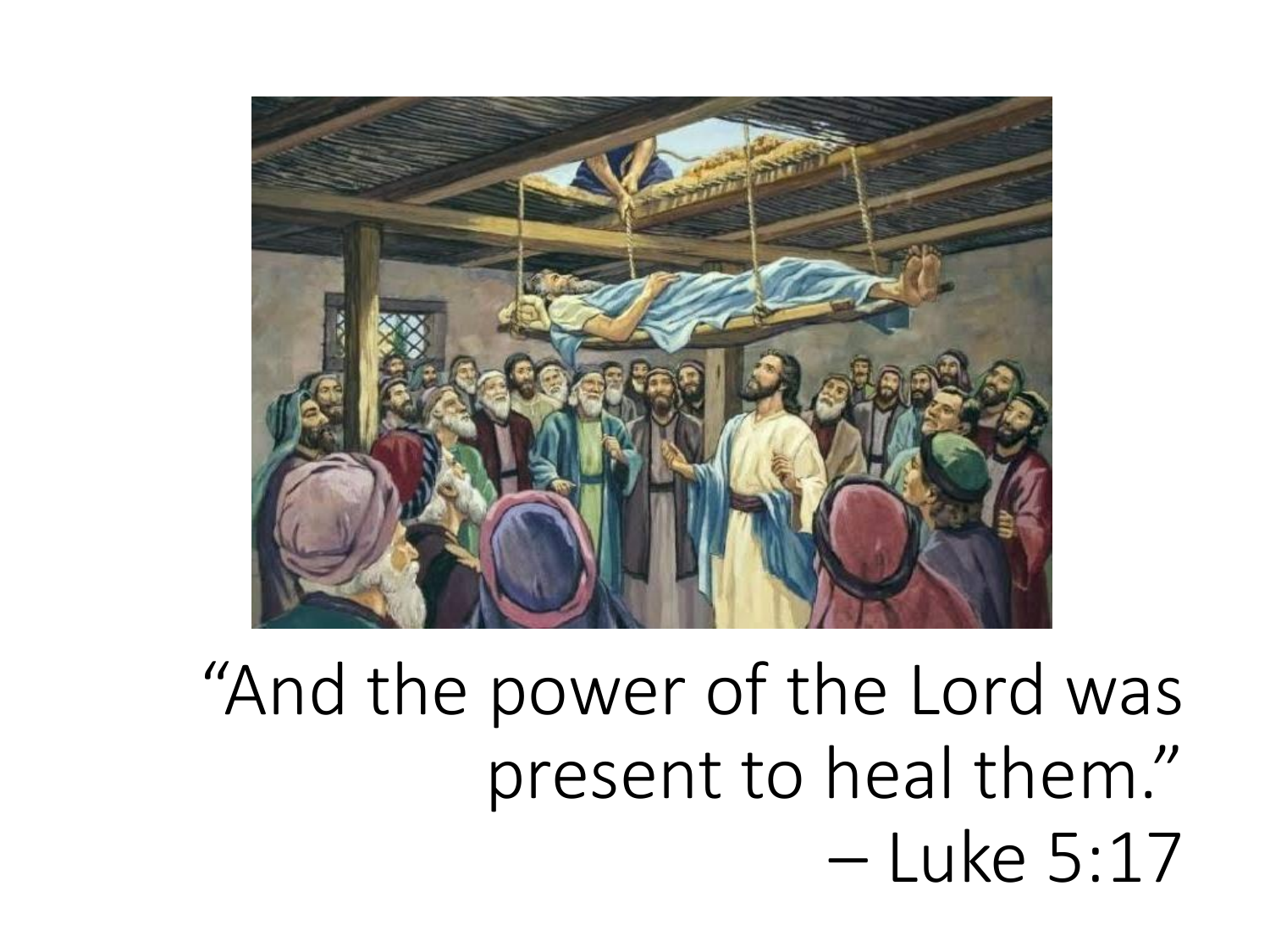# Spiritual Maturity The Process of Spiritual Growth Part 3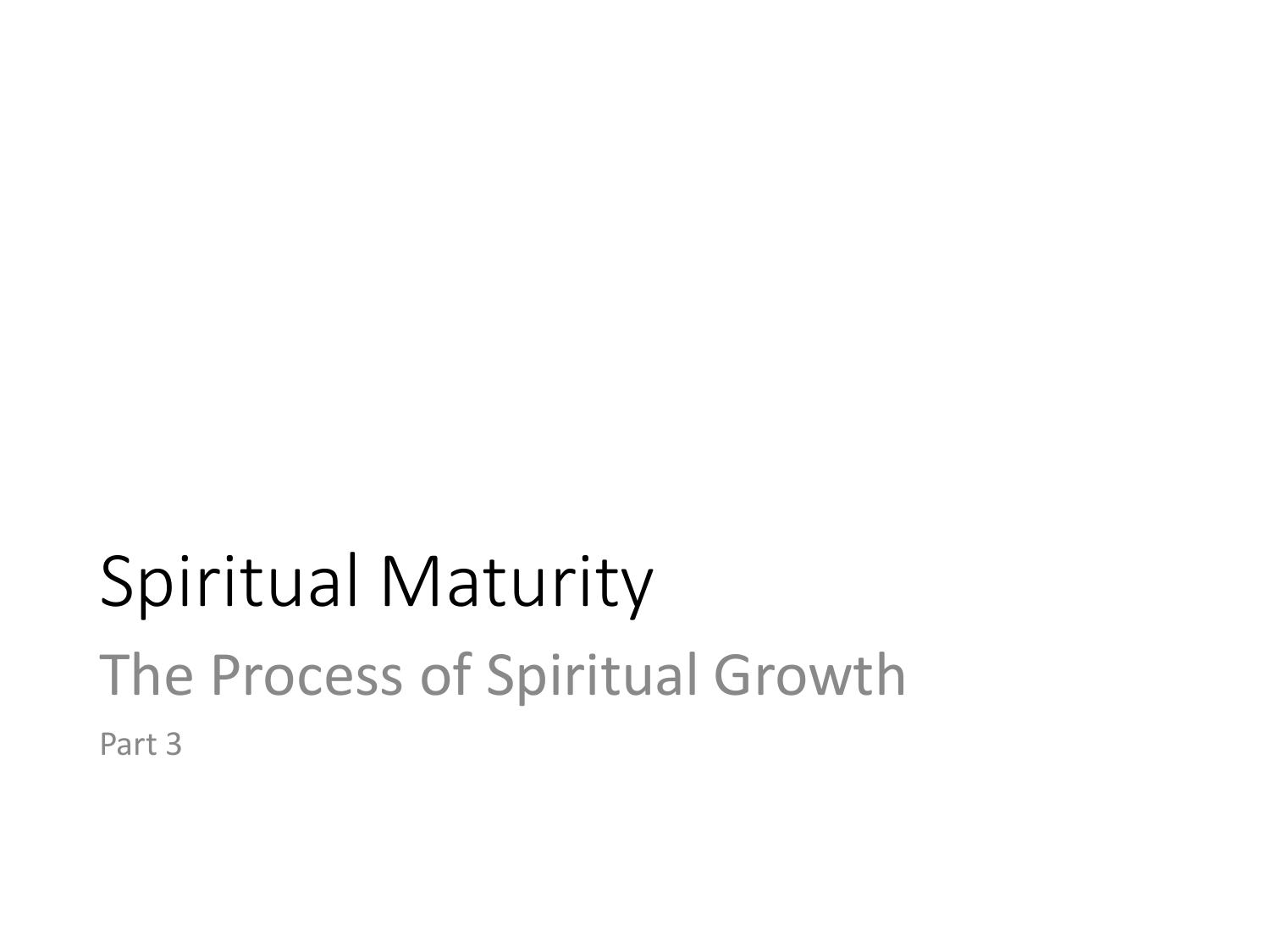### Recap

- Spiritual maturity is necessary for all believers
- •Misconceptions about Spiritual Maturity
	- Maturity develops naturally
	- Maturity by association
	- Maturity comes instantaneously
	- Maturity is designed for the elect few
	- Maturity is for adults or elderly
- Process of Spiritual Maturity
	- Invitation
	- **Detachment**
	- **Assessing Value**
	- **Ascending the heights**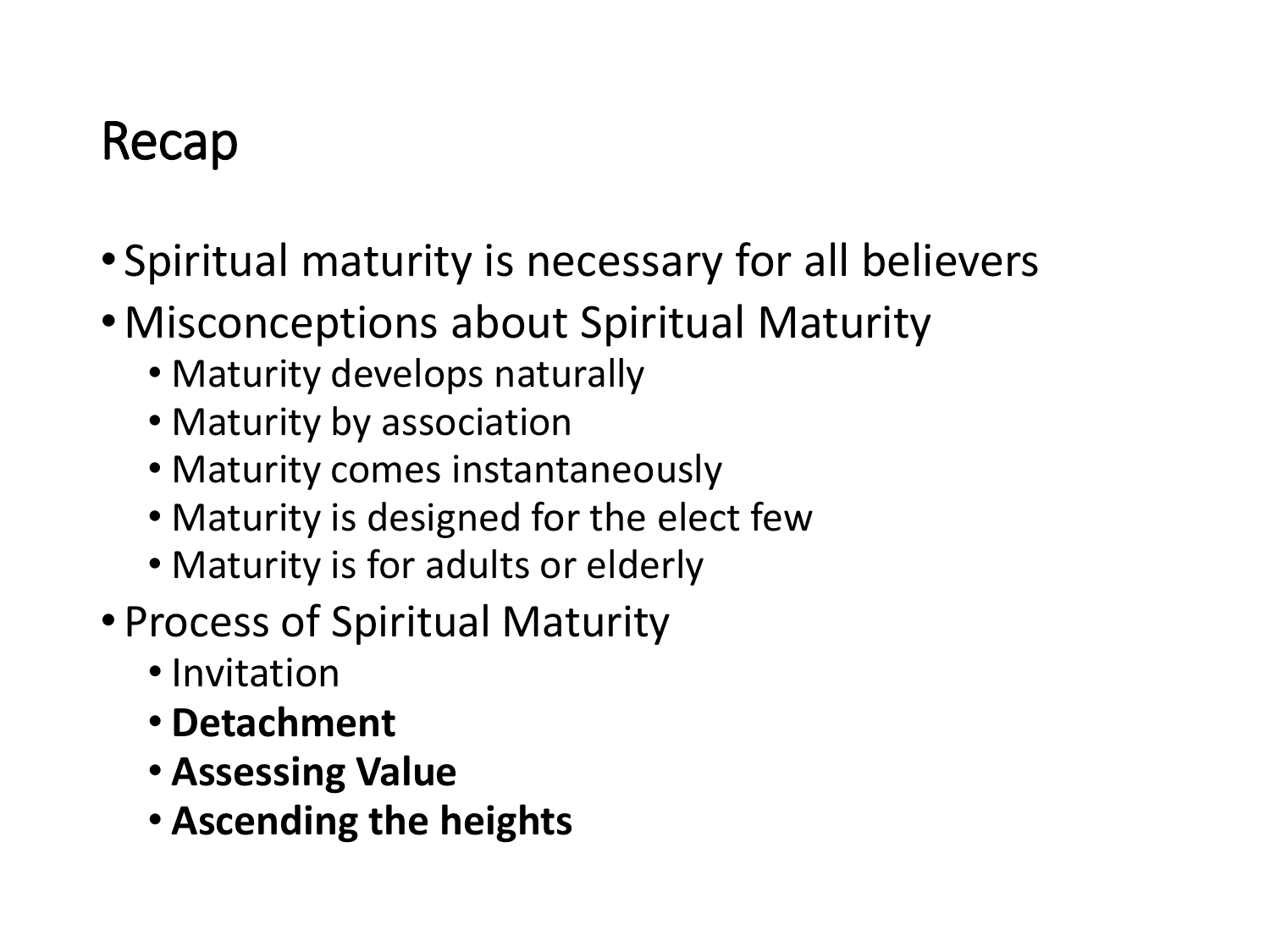### Process of Spiritual Growth: Detachment<sup>1</sup>

# •Abraham

- •Detachment from our closest relationships
- •Detachment from earthly possessions



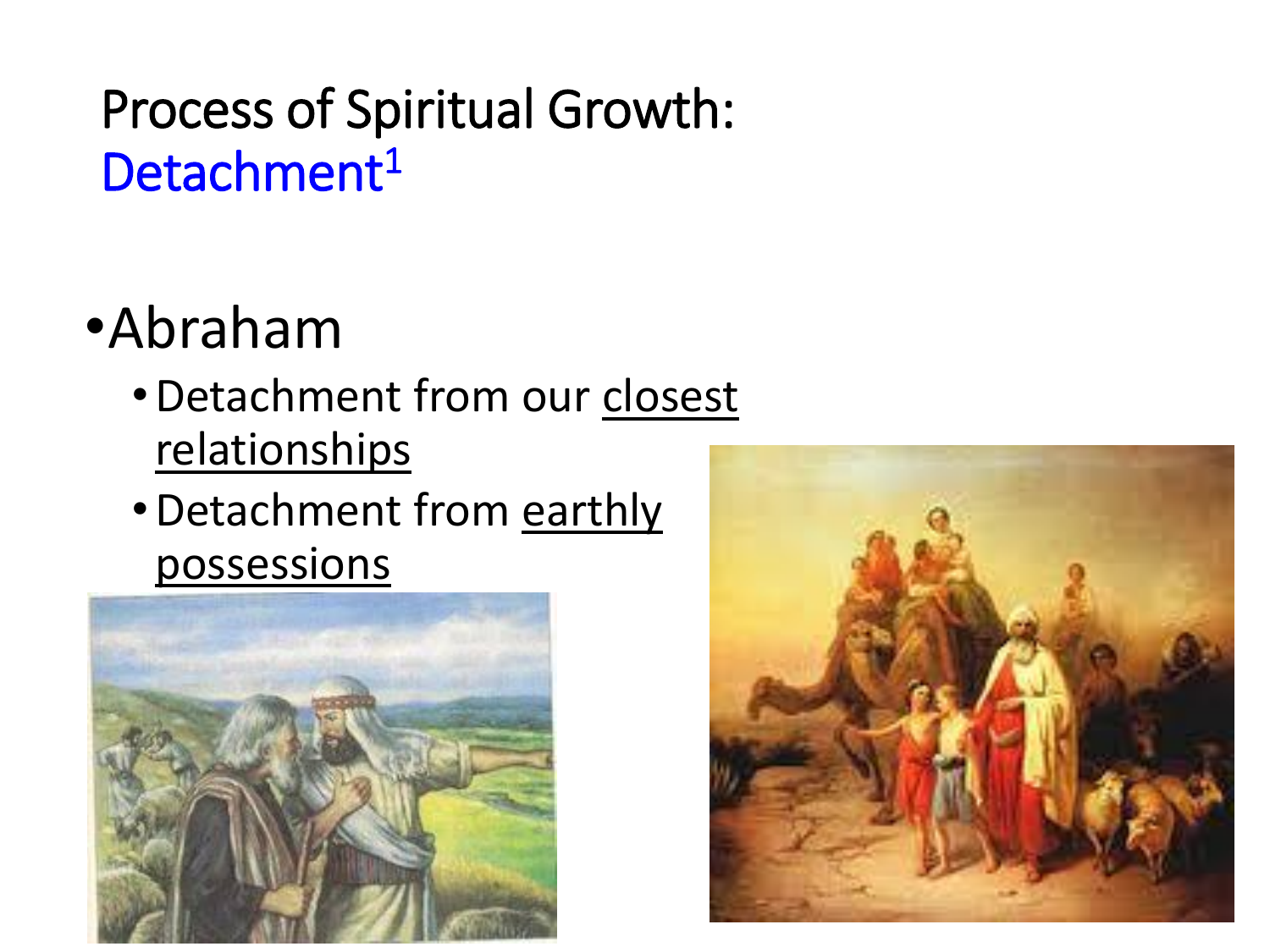### Process of Spiritual Growth: Detachment<sup>2</sup>

#### •David

- Then David said to the Philistine, "You come to me with a sword, with a spear, and with a javelin. But I come to you in the name of the Lord of hosts, the God of the armies of Israel, whom you have defied." (1 Sam. 17:45)
- •He learned as a shepherd to lean on God's strength

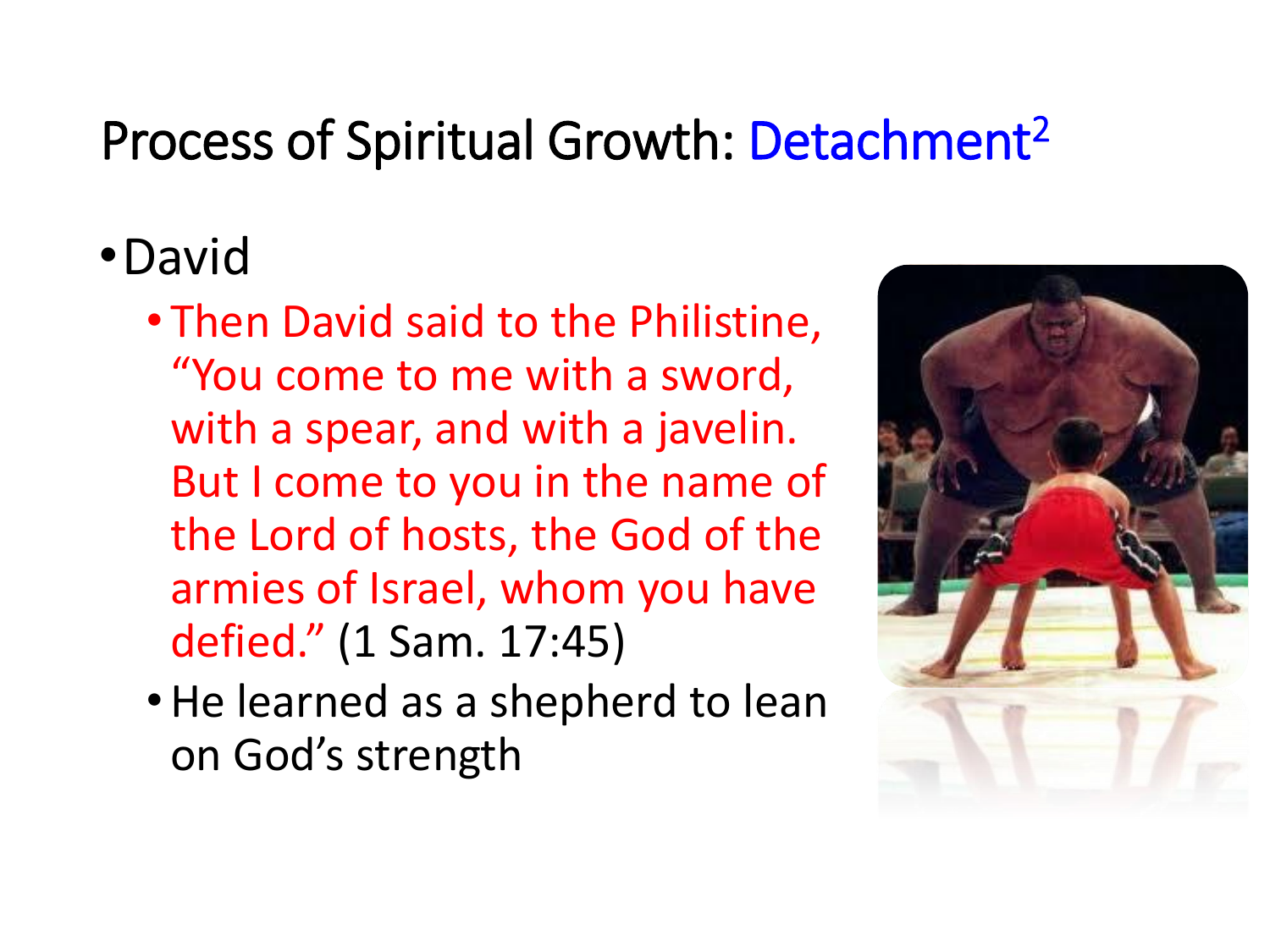#### Process of Spiritual Growth: Detachment<sup>3</sup>

#### • St. Paul

- "And He said to me, 'My grace is sufficient for you, for My strength is made perfect in weakness.' Therefore most gladly I will rather boast in my infirmities, that the power of Christ may rest upon me. Therefore I take pleasure in infirmities, in reproaches, in needs, in persecutions, in distresses, for Christ's sake. For when I am weak, then I am strong." (2 Cor. 12:9-10)
- Detachment of the ego

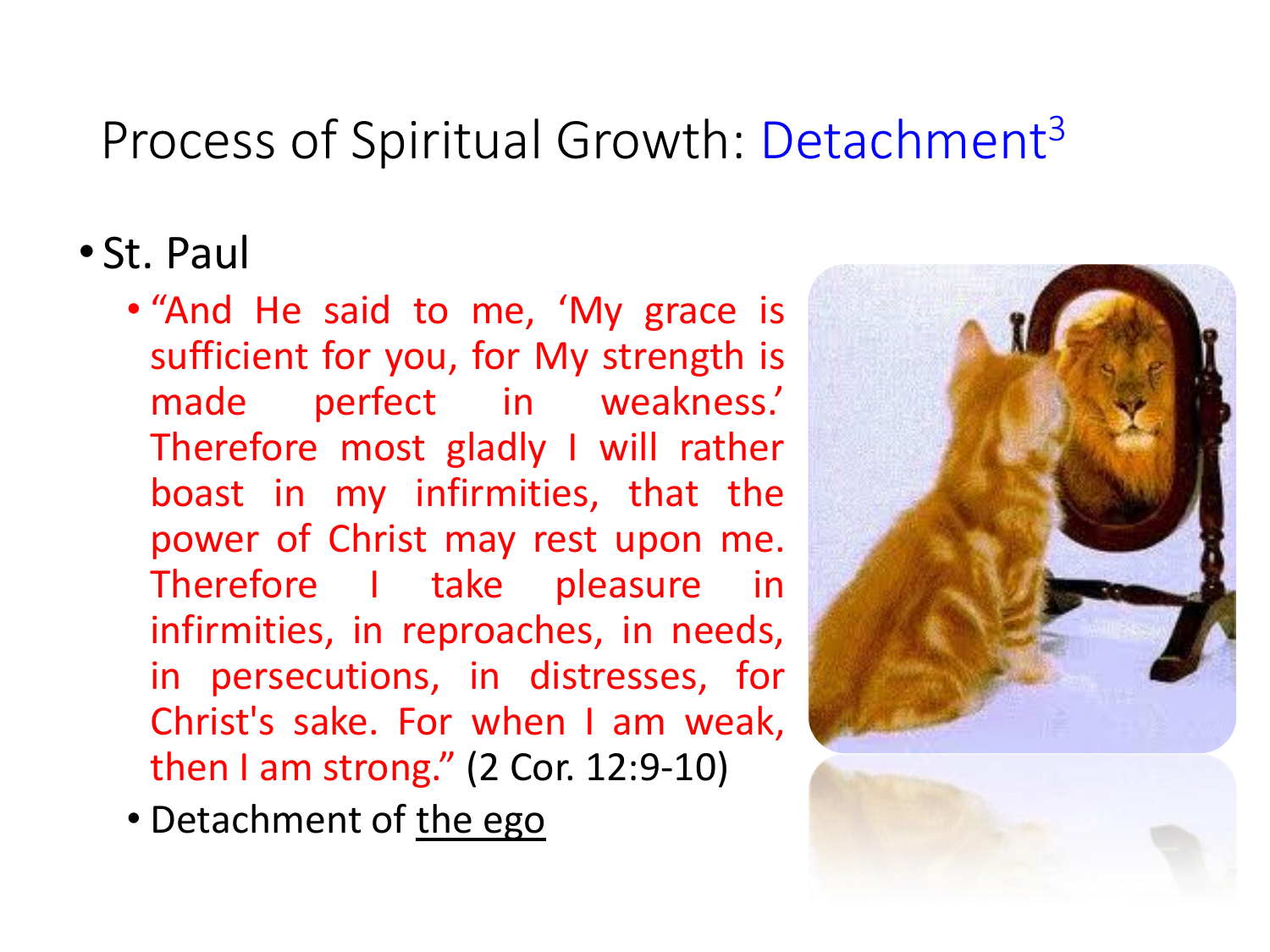### Process of Spiritual Growth: Assessing Value

### •David

- "The Lord forbid that I should do this thing to my master, the Lord's anointed, to stretch out my hand against him, seeing he is the anointed of the Lord." (1 Sam. 24:6)
- •Obedience to God rather than revenge
- •If we want growth we must be prepared to make sacrifices or trade-offs

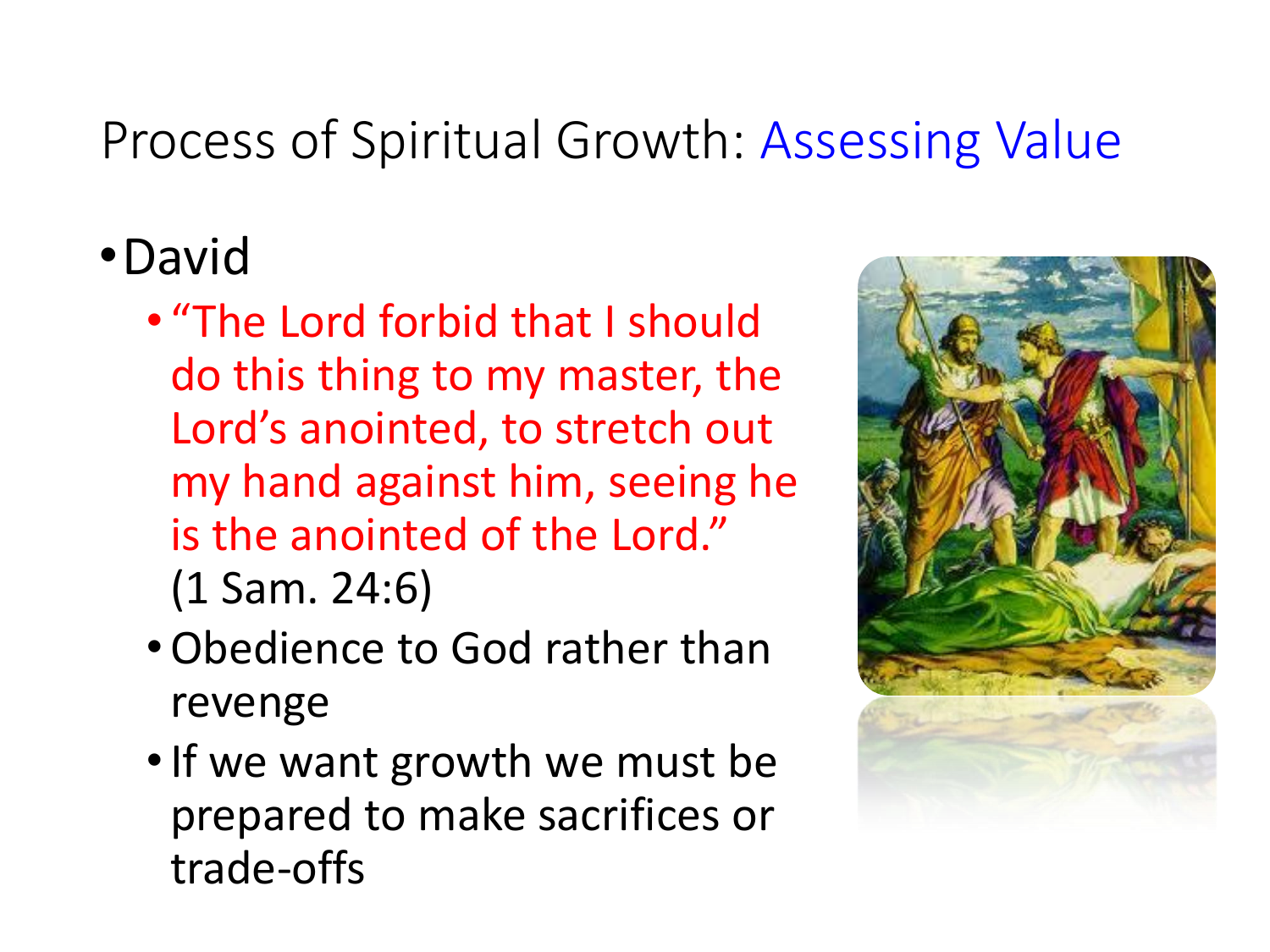## Process of Spiritual Growth: Assessing Value

# •Sacrifices / Trade-offs

#### **1. Trade affirmation for accomplishment**

• Trade getting other people's approval for fulfilling God's commandment and enriching your relationship with Him

#### **2. Trade security for significance**

- Martyrs
- "Precious in the sight of the Lord is the death of His saints." (Ps. 116:15)
- Trade our comfort for submission to God (e.g., St. Paul's conversion)

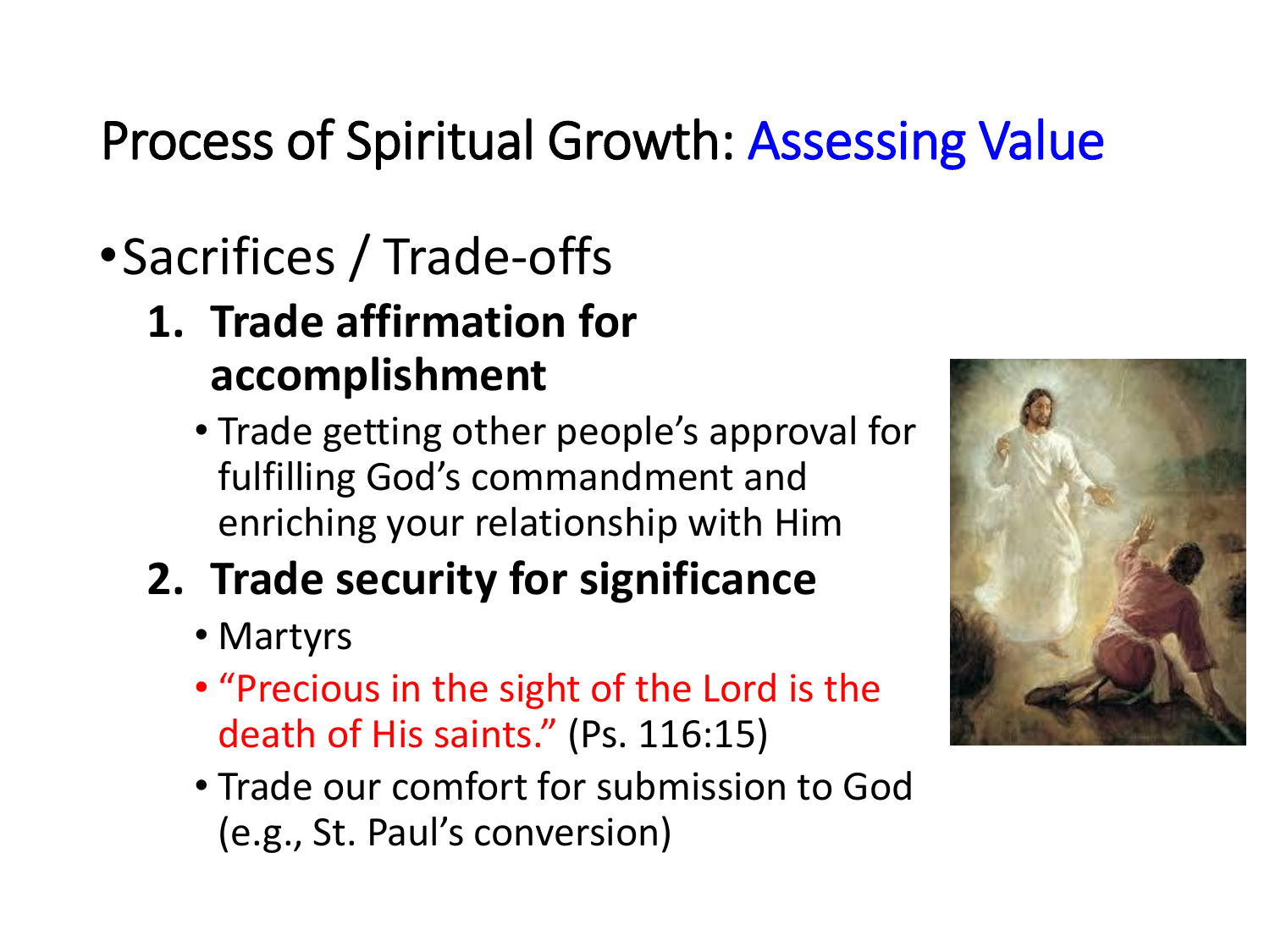Process of Spiritual Growth: Assessing Value

- •Sacrifices / Trade-offs
	- 3. Trade personal pleasure for spiritual growth
		- EX: Abraham lets Lot choose his land
	- 4. Trade what is acceptable for the pursuit of perfection
	- 5. Trade your work for God for a walk with God

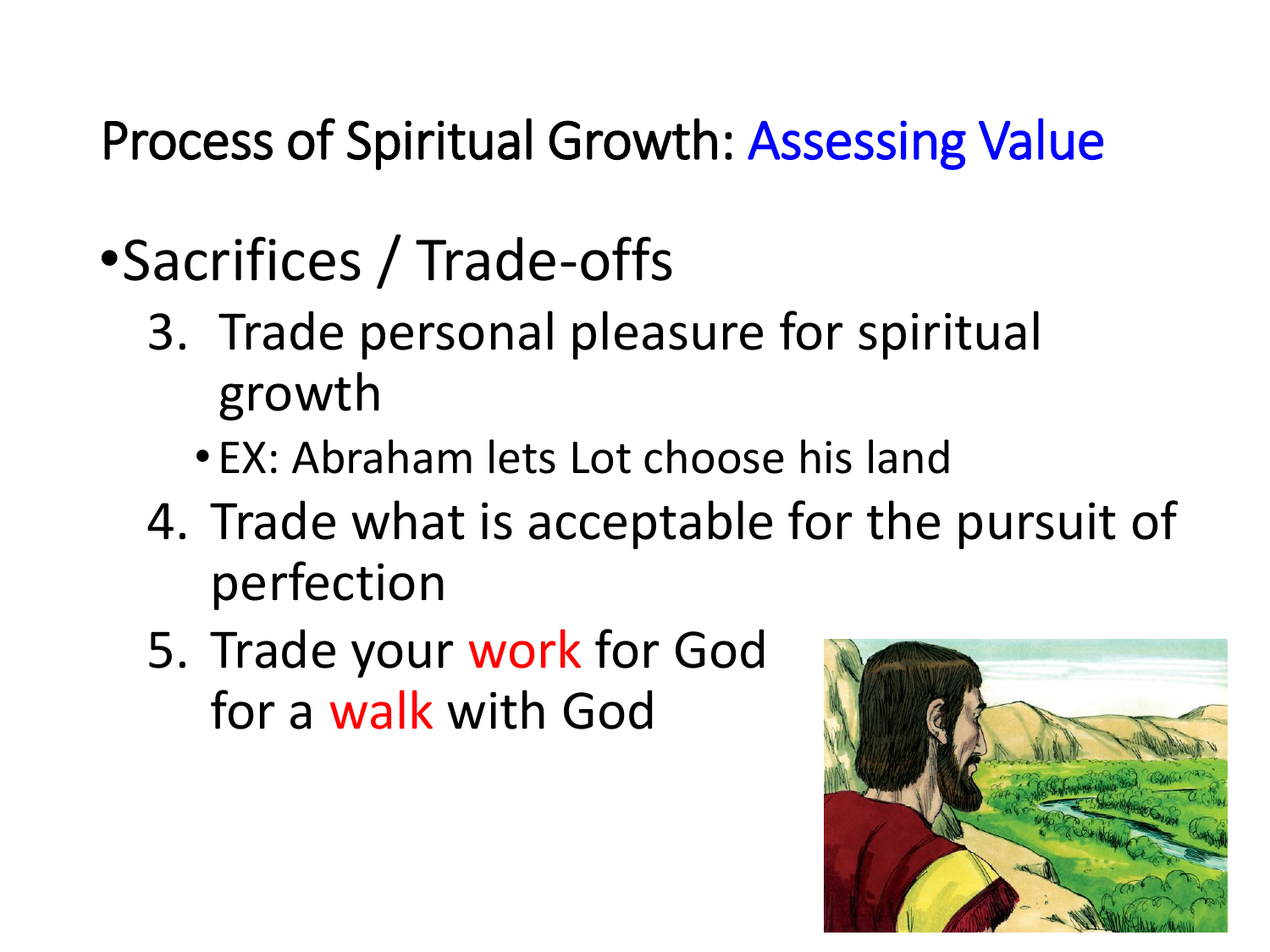# Process of Spiritual Growth: Ascending the Heights

- The higher we climb the smaller the world looks
- "Who shall ascend to the mountain of the Lord? Who shall stand in His holy place?" (Ps. 23:3)
- Tools for growth
	- Prayer/fasting, Scripture, alms, service, charitable deeds
	- Practice them prayerfully and consistently



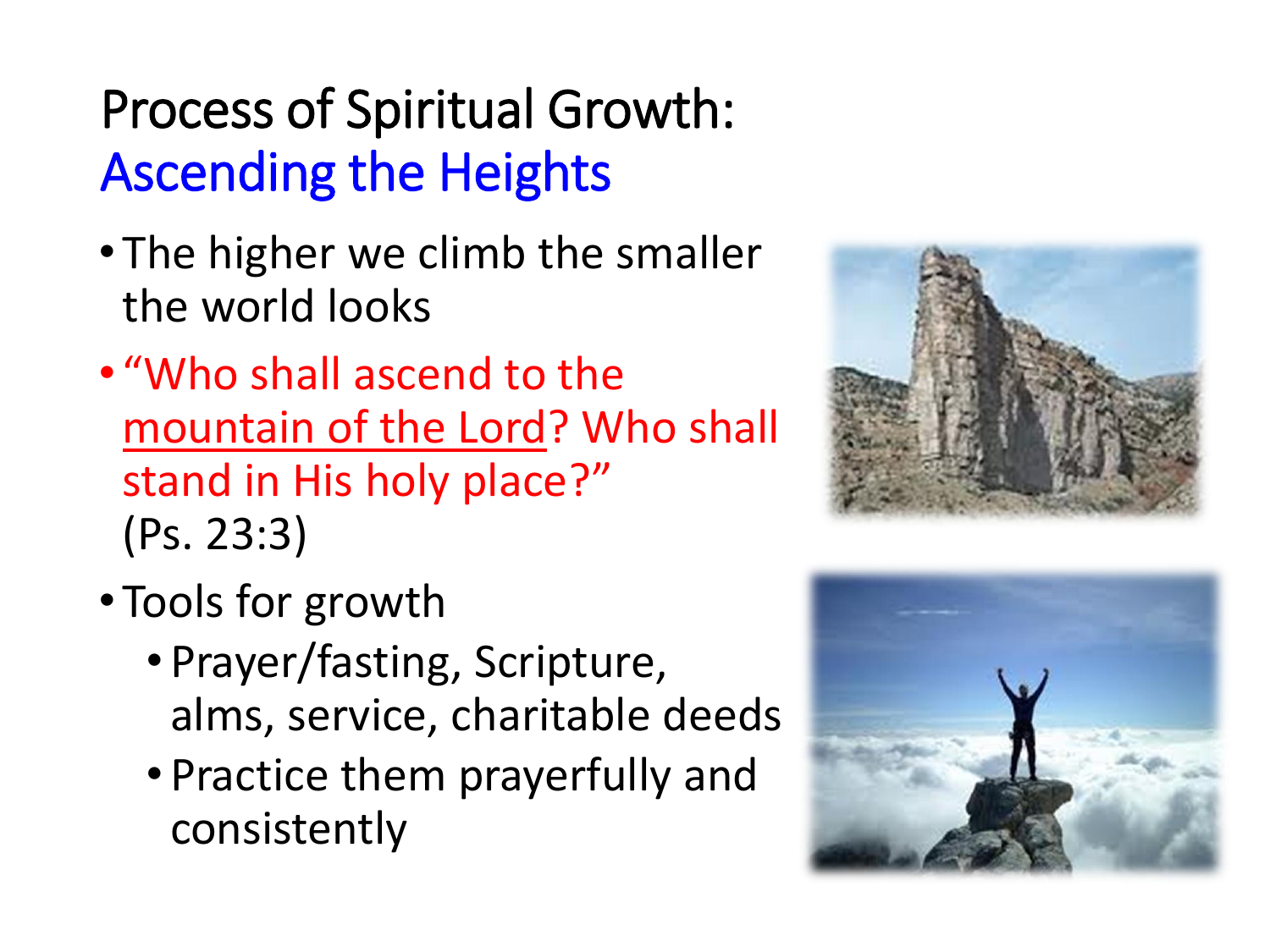# Principles of Spiritual Growth

- •He who does not grow will likely revert
- •Spiritual growth is unlimited because perfection is unlimited
	- •EX: Like pursuing the horizon (HH Pope Shenouda)
- •Growth will require seriousness and commitment
- •Expect growing pains
	- •EX: Moses, David, Peter, Thomas, Disciples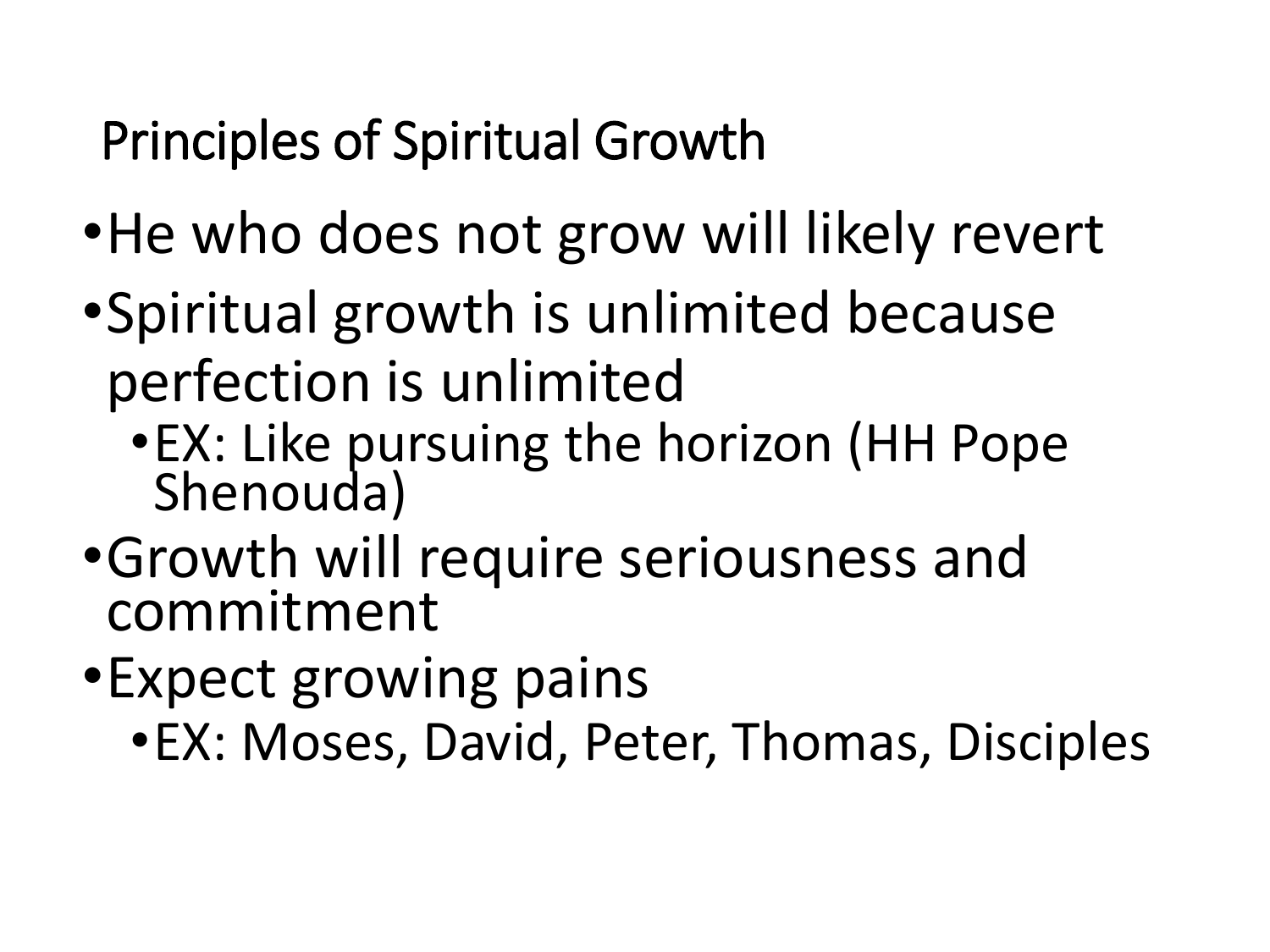#### 1 Corinthians 9:24-25:

"Do you not know that those who run in a race all run, but one receives the prize? Run in such a way that you may obtain it. And everyone who competes for the prize is temperate in all things. Now they do it to obtain a perishable crown, but we for an imperishable crown."